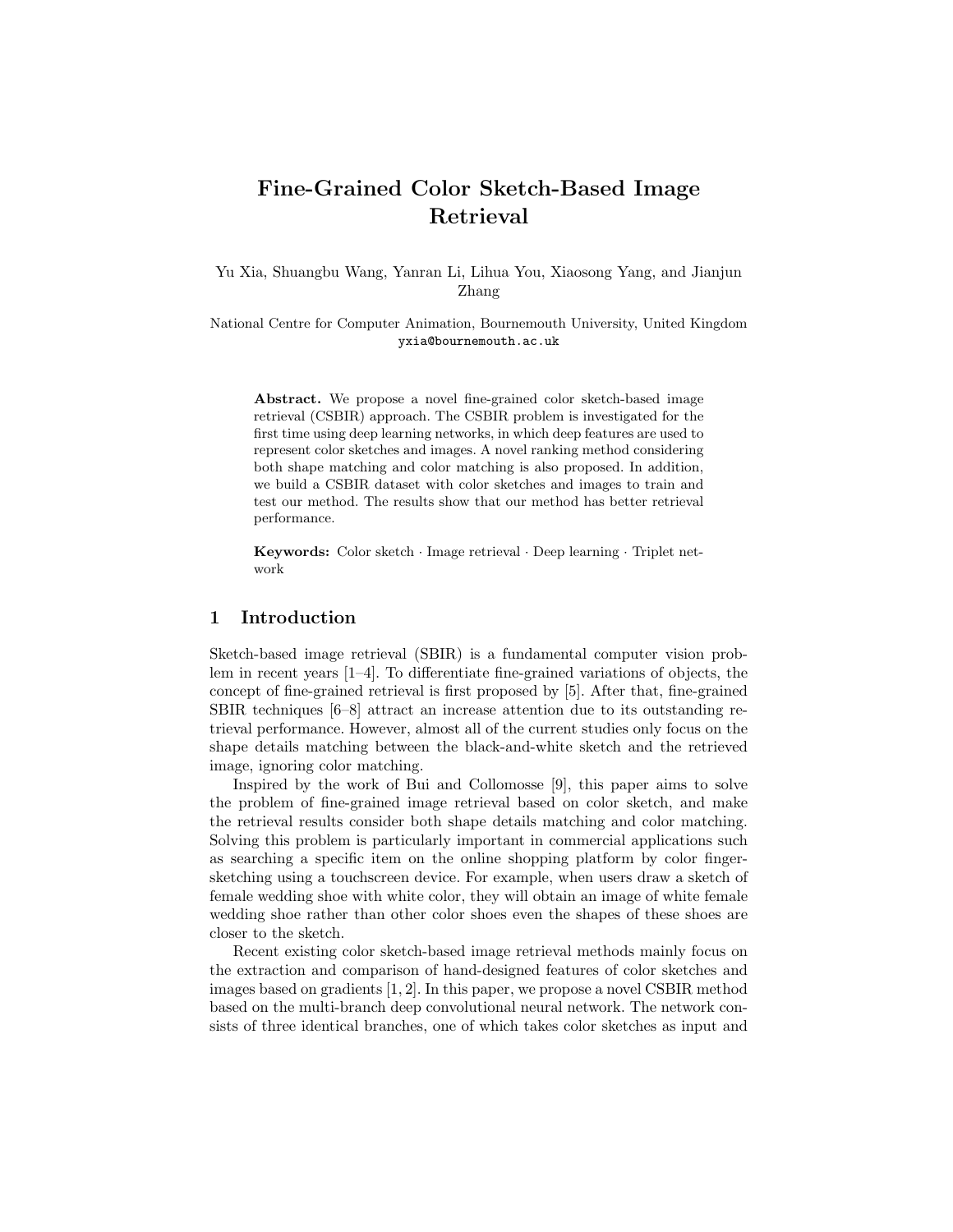2 Y. Xia et al.

the other two take images as input during training. For achieving the optimal performance of the neural networks, a lot of training data are needed. Since the deep FG-SBIR model [8] provided a suitable CNN foundation for black-andwhite sketch-based image retrieval, we build our pre-training model based on the deep FG-SBIR model.

We make the following contributions: 1) A color sketch-image dataset is created which contains 419 color sketch-image pairs of shoes; 2) A deep learning model is developed to implement fine-grained image retrieval based on color sketches; 3) A new color similarity comparison method with Hellinger distance is proposed to rank retrieval images after shape matching process.

## 2 Fine-grained instance-level CSBIR dataset

We create a CSBIR dataset specifically which contains a total of 419 shoe color sketch-image pairs to meet the requirements of our proposed method based on the Shoe Dataset [6]. Color edge maps are extracted from the corresponding images using 11 most common shoe colors, i. e., black, blue, brown, grey, green, orange, pink, purple, red, white and pale gold, and taken as inputs of the image branches during model training. Similarly, the color sketch corresponding to every image is created by using the defined 11 colors to color the original blackand-white sketch. Figure 1 shows some examples of color sketch-image pairs in CSBIR dataset.



Fig. 1. Examples of the CSBIR dataset

## 3 Methodology

The deep convolutional neural network used in this paper is a Triplet network and the three branches in the network are identical which are homogeneous. A soft attention model and two shortcut connection architectures are adopted to improve the retrieval precision of the network.

#### 3.1 Triplet network and Triplet loss

Triplet network [10] has three convolutional neural networks. Three branches of Triplet network have three different inputs. Note that the second and the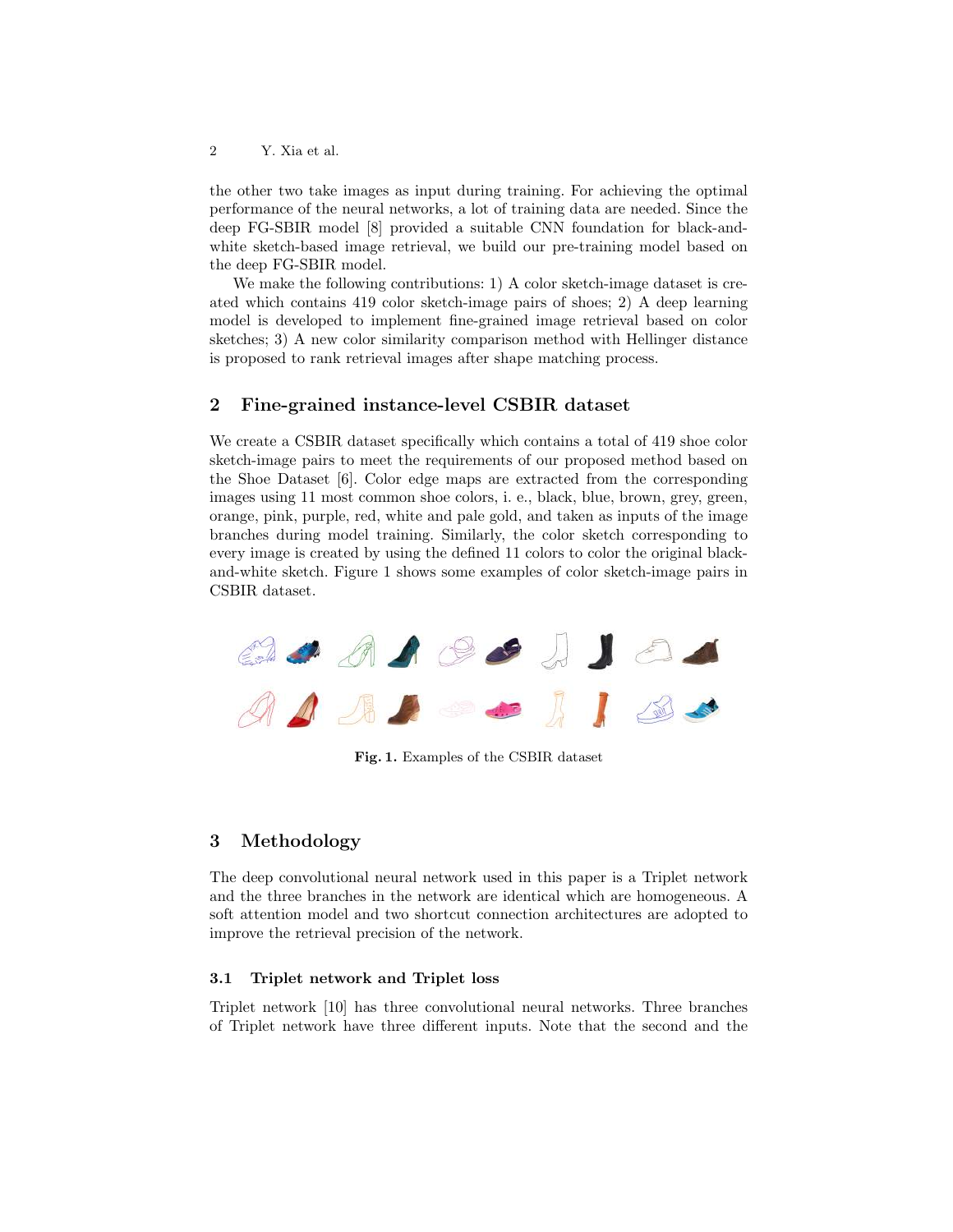third branches share the same parameters. Given a triplet of a query sketch  $A$ , a similar image  $P$  and a dissimilar image  $N$ , the Triplet network needs to satisfy:

$$
d(A, P) - d(A, N) + \alpha \le 0 \tag{1}
$$

where  $d(\cdot)$  is Euclidean distance,  $\alpha$  is a margin which means the distance between  $d(A, P)$  and  $d(A, N)$ .

To achieve this goal, Triplet Loss is defined as:

$$
L(A, P, N) = max(d(A, P) - d(A, N)) + \alpha, 0)
$$
\n(2)

Considering all triplets in the dataset, the ultimate optimization goal is:

$$
\min_{\theta_1, \theta_2} \sum_{i=1}^m L(A^{(i)}, P^{(i)}, N^{(i)}) \tag{3}
$$

where m is the total number of triplets,  $\theta_1$  and  $\theta_2$  represent the parameters of the sketch and image input branches respectively.

By minimizing Eq.  $(3)$ , the distance between A and P will be narrowed while the distance between  $A$  and  $N$  will be widened. Triplet network can acquire the representations of inputs with detailed information if there are sufficient triplet annotations. We apply Triplet network with Triplet Loss to carry out detail matching and achieve fine-grained color sketch-based image retrieval.

#### 3.2 Network structure

In order to avoid overfitting and alleviate domain discrepancy, we select homogeneous network which means the first branch shares the same set of parameters with the second and third branches and process our dataset by extracting color edge maps which are used as inputs of the second and third branches instead of images. Inspired by the work of Song et al. [8], we implement a soft attention model in every branch of the triplet homogeneous network to improve the retrieval accuracy and shortcut connection architectures to solve the problem of gradient disappearance in deep networks.

#### 3.3 Shape matching and color matching

To achieve CSBIR, we need to solve two matching problems, i. e., the shape matching and the color matching. Since a color sketch and the color edge map of an image are represented by the feature vectors which are outputted from the networks, we apply Eq. (1) to estimate the shape similarity of the color sketch and image. After shape matching process, we use histograms to describe the three RGB channels of the color sketch and image respectively, and then apply Hellinger distance to calculate the color similarity between the histograms of the color sketch and image. Hellinger distance is widely used to study the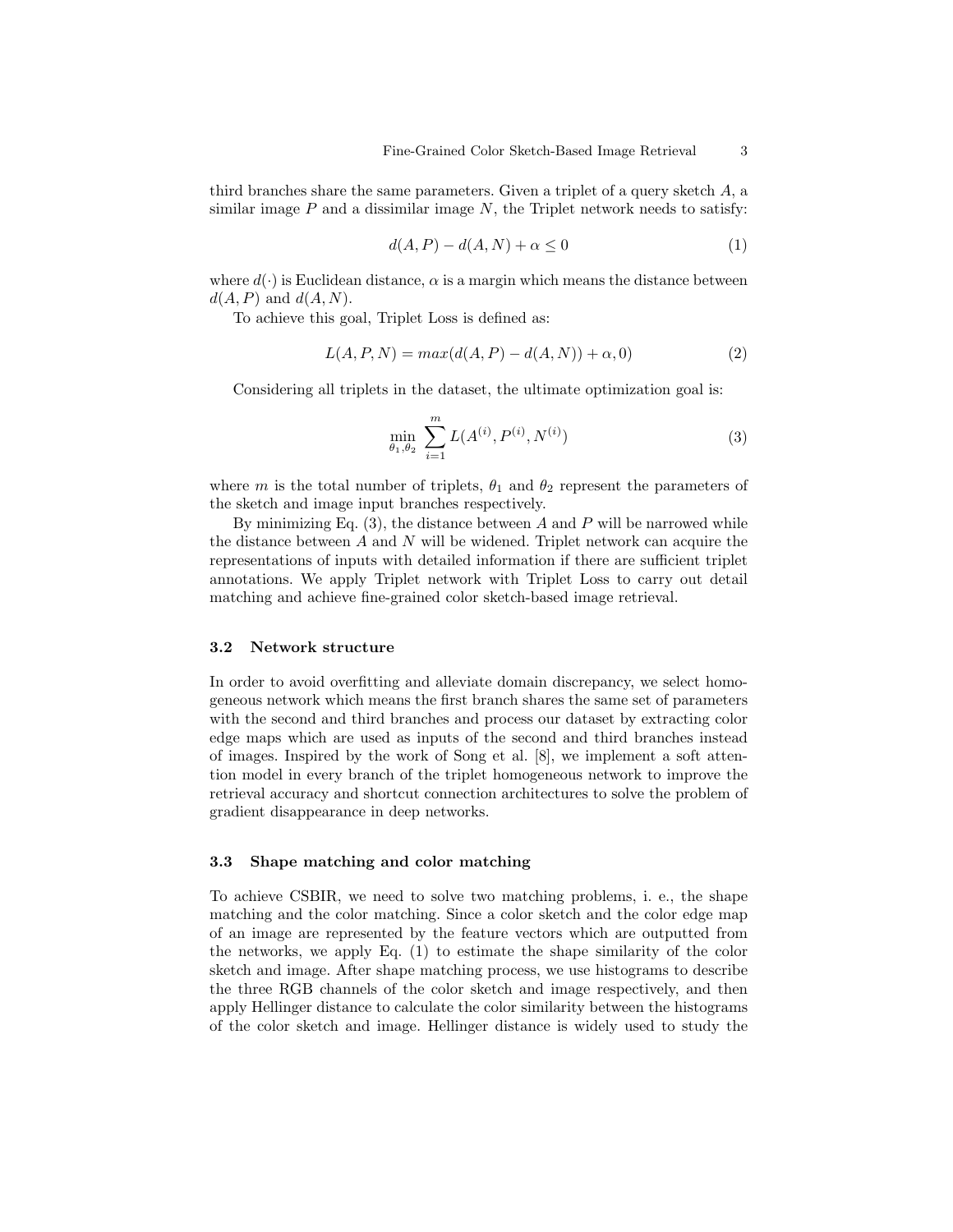4 Y. Xia et al.

convergence of likelihood ratios between two distributions [11], which can be expressed as:

$$
H_k(D^k, E^k) = 1 - \left(\sum_{i=1}^n \sqrt{D_i^k E_i^k}\right)^{\frac{1}{2}}
$$
 (4)

where  $D^k$  and  $E^k$  are the histogram vectors of k (k is R,G or B) channel of the color sketch and the image, respectively, and  $D_i^k$  and  $E_i^k$  are the *i*th bin in  $D^k$ and  $E<sup>k</sup>$ , respectively. The Hellinger distance of three RGB channels is defined as:

$$
dist = \frac{1}{3}[H_R(D^R, E^R) + H_G(D^G, E^G) + H_B(D^B, E^B)]
$$
(5)

#### 3.4 Matching color sketches and images using Triplet homogeneous network

After obtaining the CSBIR model trained by the training set of CSBIR dataset, we apply it to the testing set to verify the retrieval accuracy of our method (see Sec. 4). The pipeline of our proposed CSBIR is illustrated in Figure 2.



Fig. 2. Pipeline of the CSBIR method

In the pipeline of the CSBIR method, the feature vector representations of all shoe images in the testing set have been obtained through pre-processing to improve the speed of real-time retrieval. The CSBIR method includes three steps. First, the user inputs a color sketch of a shoe as probe into the CSBIR model and gets its feature vector representation in real time. Second, the shape matching is applied to estimate shape similarity between the sketch feature vector and all the image feature vectors and find the top ten retrieval results which are the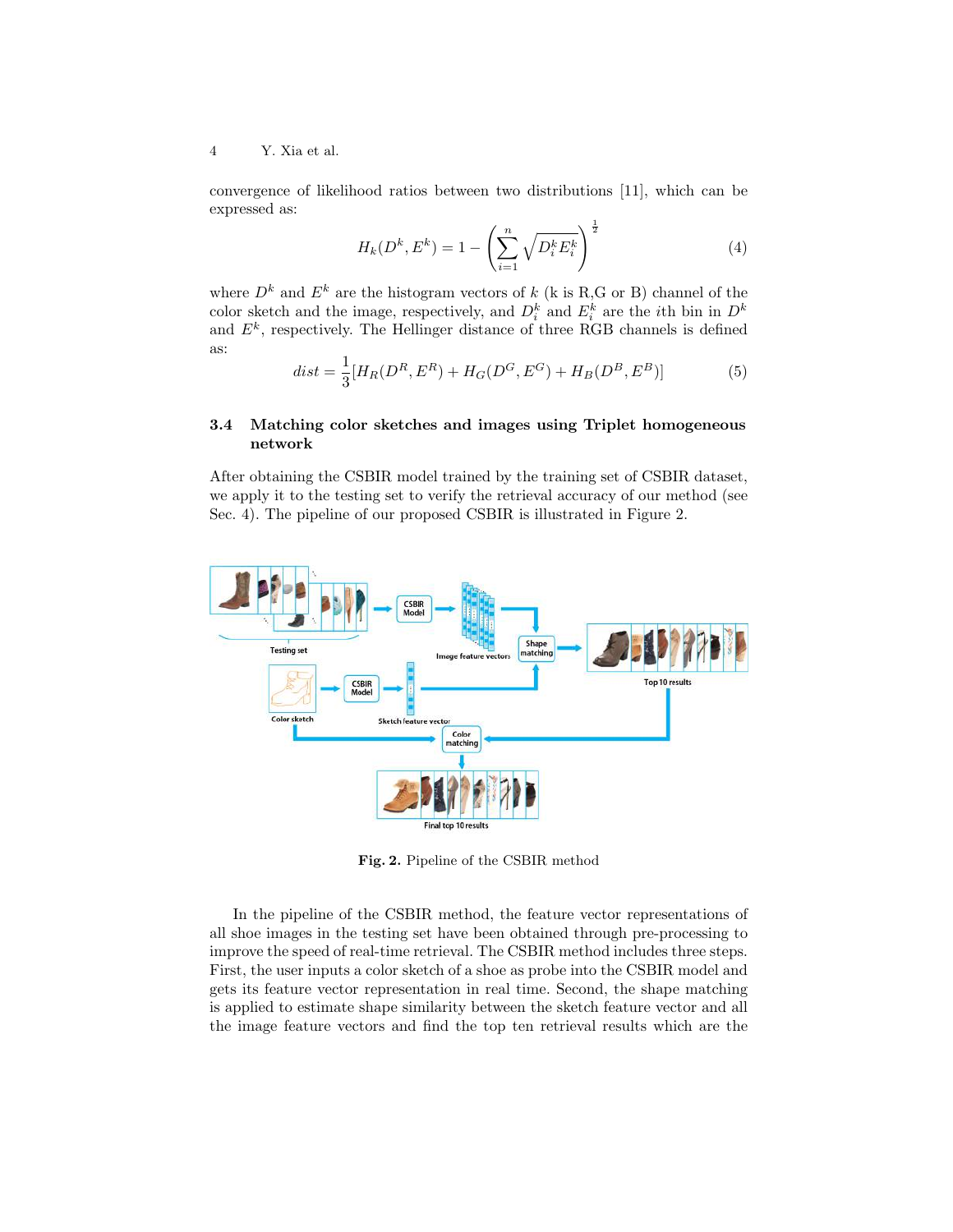most similar to the shoe sketch in the dataset. Third, the color matching is used to estimate the color similarity between the color sketch and the top ten results of shape matching, and reorder the ten results according to the color similarity.

## 4 Experiments

We fine-tune the pre-trained model [8] using our CSBIR dataset. The CSBIR dataset contains 419 shoe color sketch-image pairs. It is split into two parts: 304 pairs as the fine-tuning training set and 115 pairs as the testing set.

#### 4.1 Results

We compare our method with other two fine-grained sketch-based image retrieval methods, i. e., DTRM [6] and FG-SBIR [8], which apply DCNN for feature extraction. The DTRM was the first to use DCNN for fine-grained SBIR. To improve the retrieval accuracy, the FG-SBIR applied a soft attention model and shortcut connection architectures based on DTRM. We test our method, DTRM and FG-SBIR on our CSBIR testing set and calculate the retrieval accuracies within top K ( $K = 1, 2, 10$ ) retrieval results. We use accuracy  $\mathcal Q$  K to describe the retrieval accuracy which is the percentage of the amount of times when the true-match image of a color sketch is ranked in the top  $K$  retrieval results.



Fig. 3. Retrieval accuracy  $\mathcal Q$  K for  $K = 1$  to 10 of DTRM, FG-SBIR and our method

The results of the comparison for  $K = 1$  to 10 are shown in Figure 3. Compared with the DTRM and FG-SBIR methods, our method has the best retrieval accuracy within top  $K$   $(K = 1, 2, 10)$ .

#### 4.2 Visualizing retrieval results

We visualize part of the retrieval results to show the better retrieval accuracy of our method compared with the DTRM and FG-SBIR. In Figure 4, the first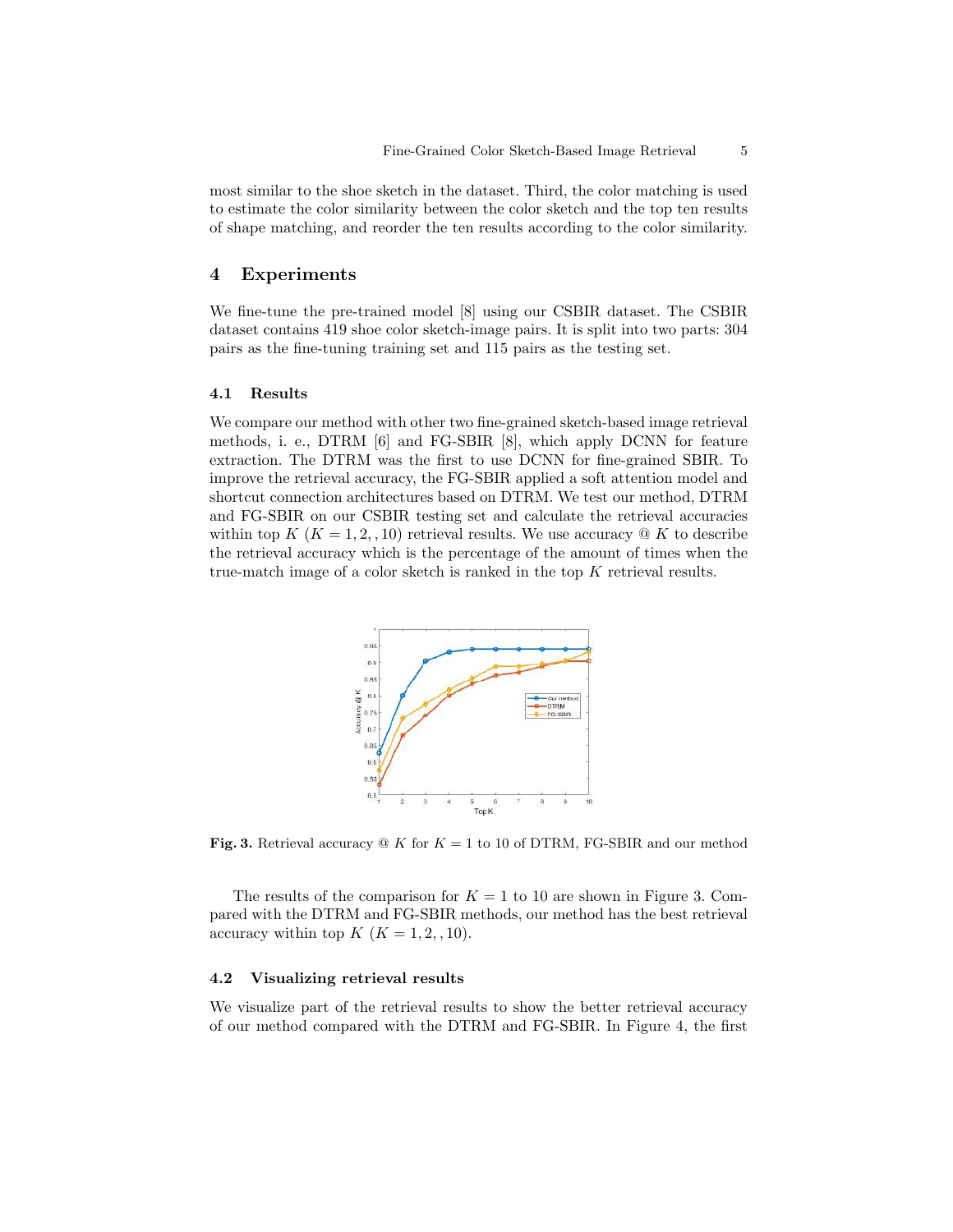#### 6 Y. Xia et al.

row is the retrieval results of our method with query color sketch, the second row is the retrieval results of FG-SBIR with black-and-white sketch which has the same contour lines with the color sketch, and the third row is the retrieval results of DTRM using the same black-and-white sketch as input.



Fig. 4. The top five retrieval results by our method, FG-SBIR and DTRM. The true matches are highlighted in blue.

By comparing the visual retrieval results, our method performs better in appearance matching including detailed shape matching and color matching. Unlike DTRM and FG-SBIR, our model can move the images with similar color up to the top of the retrieval results. For example, on the top shoe example in the right column, since the input color sketch is a long black boot sketch, the black boots are moved up to the top while boots of other colors are moved behind.

## 5 Conclusion

In this paper, we propose a novel fine-grained color sketch-based image retrieval method based on multi-branch deep convolutional neural networks, and first use a triplet homogeneous network to solve the fine-grained CSBIR problem. In addition, we have created a CSBIR dataset of color sketch-image pairs and proposed